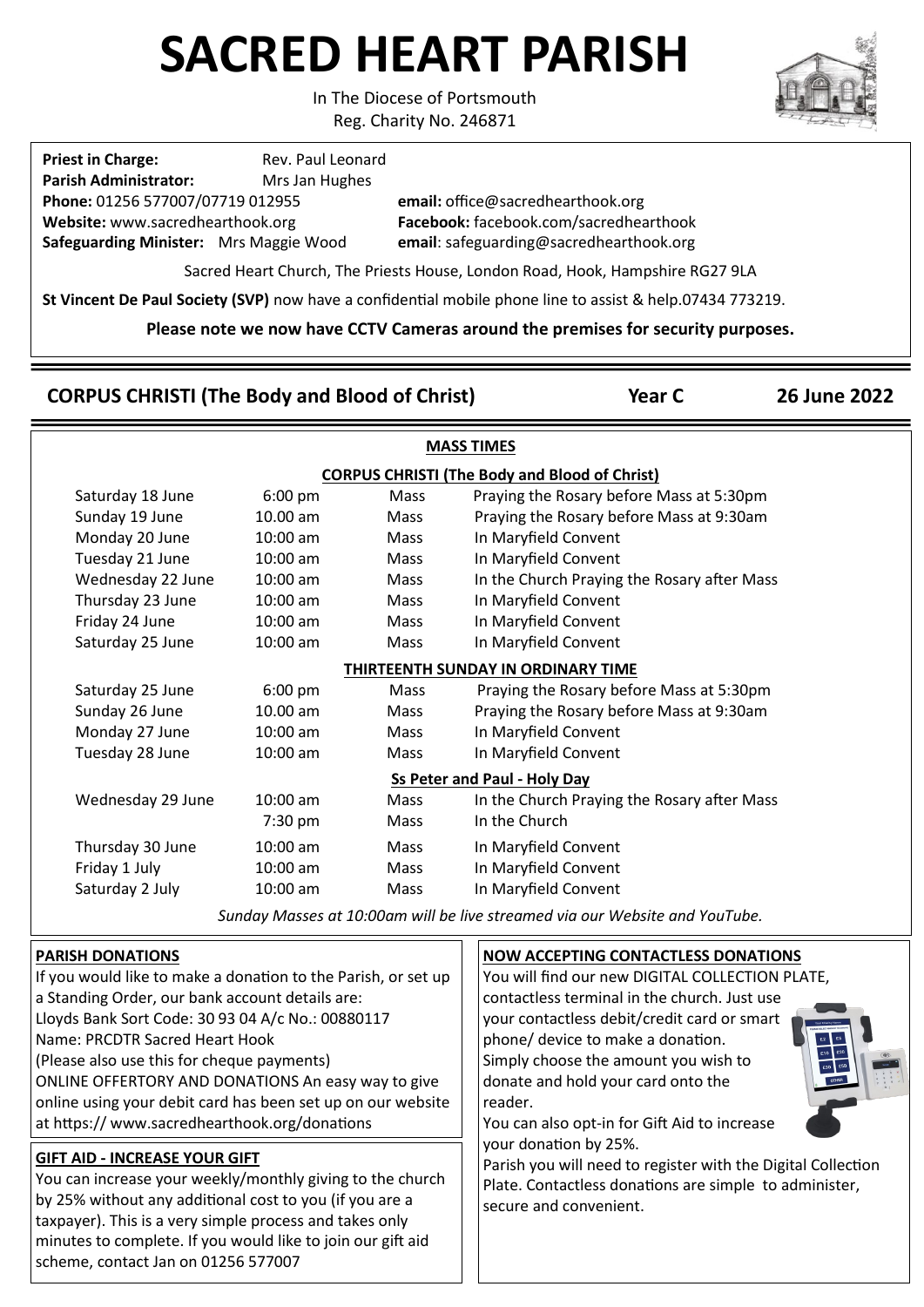## **PLEASE PRAY FOR ALL THE SICK IN OUR PARISH**

Lord, have all those who are unable to be with us at Mass in Your safekeeping as we remember:

Joan Coleman, Debbie Cavedon, John Bone, Terry Wright, Stella Marsh, Dom Canon, Neil Manning, Fr Don Clement, David Clark, Jacob Weston, Noel Took & Virgilius Vickers

## **SUNDAY MASS OBLIGATION**

From the weekend of Pentecost Sunday, the Obligation to attend Mass on Sundays and Holy Days of Obligation has been reintroduced for England and Wales following its suspension during the pandemic in 2020-2022. Unless there is a serious reason not to do so, Catholics are obliged to witness publicly to their faith in the Risen Lord and to grow in holiness through His Eucharist from 4th & 5th June Sunday Masses. Zoom and Live Streaming do not fulfil the Obligation.

## **SCAM**

We have just been made aware of Parishioners in our Diocese being contacted by text, by someone pretending to be their Parish Priest. (See attached image). This person asked the Parishioners to buy vouchers or Goods needed urgently by the Parish Priest.

Parishioners are reminded to: **Report the text Phone number to** reporting.actionfraud.police.uk/login and send the text number to: *[report@phishing.gov.uk](mailto:report@phishing.gov.uk)*

## **Parishioners are advised to ignore any messages coming from a non-saved contact.**

**Please remember that your Parish Priest would never contact you asking for vouchers either by email or text.**

## **PORTSMOUTH DIOCESE NEWS**

To keep up to date with the news of the Diocese and the Bishop please follow us on: Facebook: @PortsmouthRC LinkedIn: Catholic Diocese of Portsmouth Twitter: @PortsmouthRC The Diocese website: <https://www.portsmouthdiocese.org.uk/> If you have news that you would like to share with the rest

of the Diocese, please contact [communications@portsmouthdiocese.org.uk](mailto:communications@portsmouthdiocese.org.uk)

# **PASTORAL AREA CLERGY**

St Bede, Basingstoke 01256 465214 Fr. Dominic Adeiza & Fr. John Lavers Sun 9 am, 11 am, 6.30 pm St. Joseph, Basingstoke 01256 323595 Fr. John Lavers & Fr Benoy Kurian Sat 6 pm / Sun 9 am, 11 am St Michael, Tadley 0118 9814572 Fr. Patrick Tansey Sat 6 pm / Sun 9.30 am St. John the Baptist, Andover 01264 352829 Fr. Austin Gurr Sat 6 pm / Sun 10.30 am

## **LITURGY OF THE WORD**

#### **Corpus Christi Page 83**

**First Reading** Genesis 14: 18 - 20

**Responsorial Psalm:** Psalm 109



#### **You are a priest for ever, a priest like Melchizedek of old.**

**Second Reading:** 1 Corinthians 11: 23 - 26

**Gospel Acclamation**

Alleluia, alleluia! I am the living bread which has come down from heaven, says the Lord. Anyone who eats this bread will live for ever. Alleluia!

**Gospel** Luke 9: 11 - 17

## **EXPOSITION OF THE BLESSED SACRAMENT**

Divine Mercy chaplet followed by the Holy Rosary will take place in the Convent Chapel at 3pm on Fridays. Everyone is welcome

## *MARYFIELD CONVENT*

*FAITH SHARING PRAYER MEETING First Tuesday of the month Next meeting—Tuesday 5th July 2022 10:30am in the tea room*

## **ALTON DAY OF RENEWAL (ADoRE)**

ADoRE Online spiritual mini-retreat morning, June 25th 10:00—12:00 with Mass, Adoration, Reflection, Praise, Talk, Prayer and Discussion. Theme "Give us this day our daily bread" - we trust in God for our needs. Our special guest speaker is John Trimming, one of the leadership team of House of the Open Door Community.

Please register for the Zoom meeting in advance at bit.ly/ ADOREJUN2022

## **WEEKLY ROTA**

## **Corpus Christi**

Saturday 18 June 6pm Welcomer: **Helena Ranson** Reader: **John Cummins** Sunday 19 June 10am Welcomer: **Theresa Mahon** Reader: **Sheila Stranks** Coffee: **Claire and Joseph** 

## **13th Sunday in Ordinary Time**

Saturday 25 June 6pm Welcomer: **Helena Ranson** Reader: **Harry White** Sunday 26 June 10am Welcomer: **Andrea Waldram** Reader: **Jill Blackburn** Coffee: **Cecile Salter**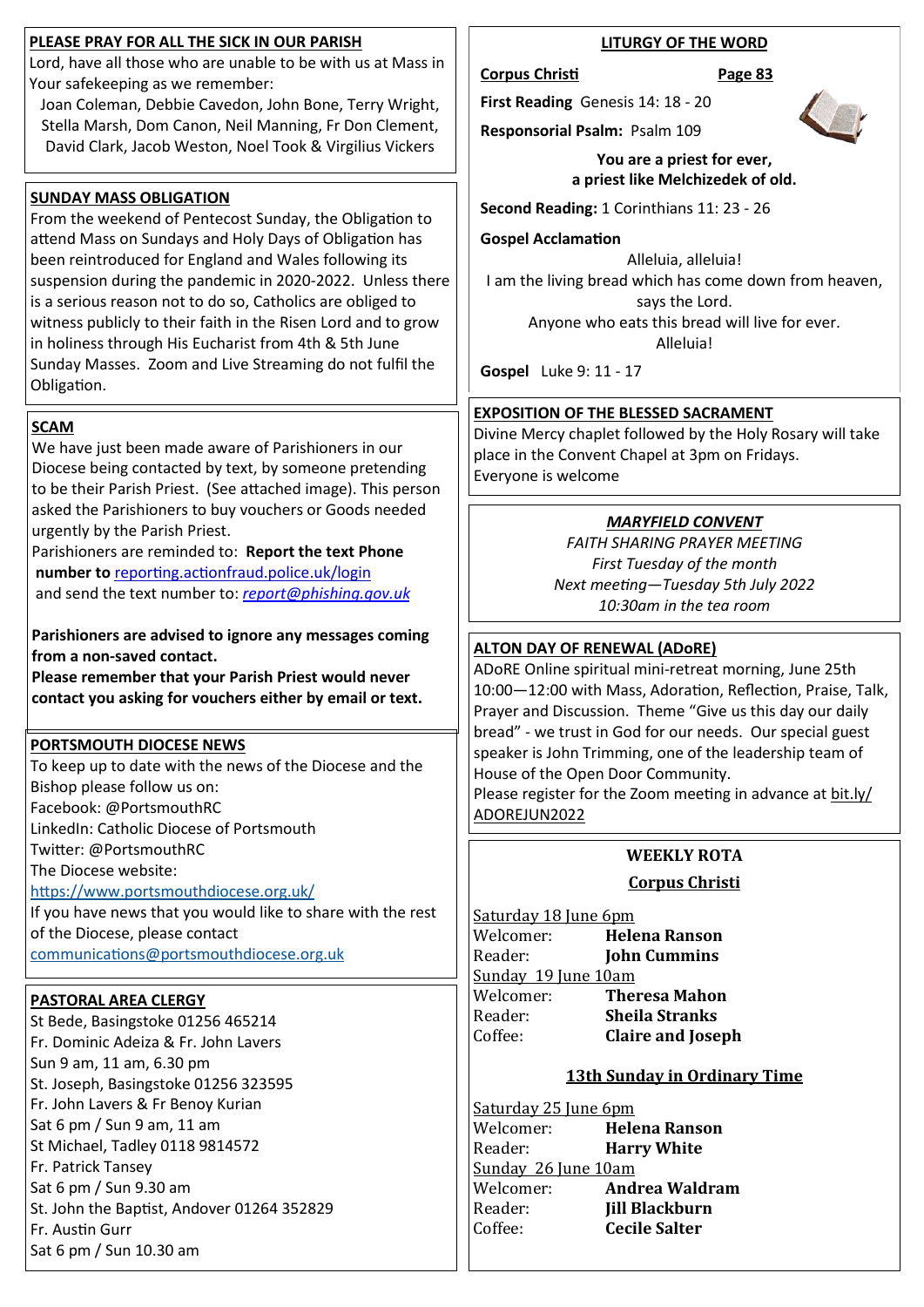## **RETURNING TO CHURCH**

Now we are getting back to normality with parishioners being more involved in the mass there are a few points that need to be taken into consideration

We would like to see more welcomers come forward to help. It is a great way to get to know the parish and the only requirement is that you arrive a little earlier so as to be able to welcome others into the church. Please sign up if you are willing to join the group stating which mass you like to attend.

It is great to have the collection taken up again and the offertory procession. If you are asked to do this please watch out for the signs as to when the offertory procession takes place. You need to wait until the altar server has finished preparing the altar for the service of the Eucharist.

We are reinstating the votive candles at the front of church but are trialing battery candles in order to be more health and safety conscious. It has always been a worry with little ones that they may be burnt and we are not allowed to leave lighted candles in place when the church is empty.

The church will now be open during the day and will be closed again every evening

## **THE HOOK VILLAGE SHOW**

## **Hartletts Park, Hook**

## **Sunday 3rd July 2022**

## **12 Noon until 5:00pm**

## **An exciting day out for all the family!**

**– there will be lots to do and see, particularly for pets and for the jubilee!**

**Volunteers needed to help with the Caritas pitch – could that be you ? Half an hour would be great!**

Caritas has a pitch at the Show and here you can find out what the Catholic church is trying to do across the country to help reduce the impact of climate change on our beautiful planet. Do come along and support us !

If you can volunteer, please let Jan in the Church Office know – many thanks.

## **ONLINE WORKSHOPS FOR READERS WITH 1:1 PRACTICE**

Our Team is currently offering a couple of online workshops for parish readers. Workshop 1 offers a general and brief introduction to the Liturgy of the Church and a more specific overview of the Liturgy of the Word at Mass, as well as an overview of the practical skills required for reading in church. Workshop 2 offers a general introduction to the Bible and a group study of a specific reading, using the 4 senses of Scripture, to equip parish readers so as to prepare and understand the depth of the texts they read. A diocesan certificate is awarded on completion of the two workshops and of a reading practice with a diocesan listener. The workshops will take place on Saturdays 18th and 25th June, from 10am to 1pm. **Find out more details and register here:** https://www.pffm.org.uk/readers

## **FANNING THE FLAME 2022**

Sr Veronica OP invites young people aged 11-21 to this year's Fanning the Flame camp which will take place again at the Priory in Sway from Monday 15th - Friday 19th August...

At this year's camp we will be looking at some of the incredible miracles performed by Jesus Christ, what they reveal to us of Himself, the Word Incarnate, and how we may have new life in Him through the celebration of the Sacraments.

This Catholic camp is a gathering of about 100 young people, who come together to re-connect with old friends and make new ones, to learn more about our loving God and deepen their relationship with Him.

It doesn't matter where you are in your relationship with Christ, you are welcome to come and be drawn deeper! Ask questions, spend time with our Lord, receive the Sacraments, have a lot of silly fun, and be renewed in your life and faith! The camp is run by The Dominican Sisters of St. Joseph and an experienced team of volunteers who have been running FTF events for over 20 years. This year, the camp is back at the home of the sisters, The Priory

## **WINTERSHALL - LIFE OF CHRIST** - 21st - 25th June 2022

The Life of Christ is a passion play not to be missed. It is both educational and entertaining, amusing and serious. Young and old from all walks of life will be mesmerised as the story unfolds across three captivating acts from 10am to 3.30pm. Book your visit now. The link to the Life of Christ, at Wintershall: [https://www.wintershall.org.uk/life](https://www.wintershall.org.uk/life-christ-0)-christ-0